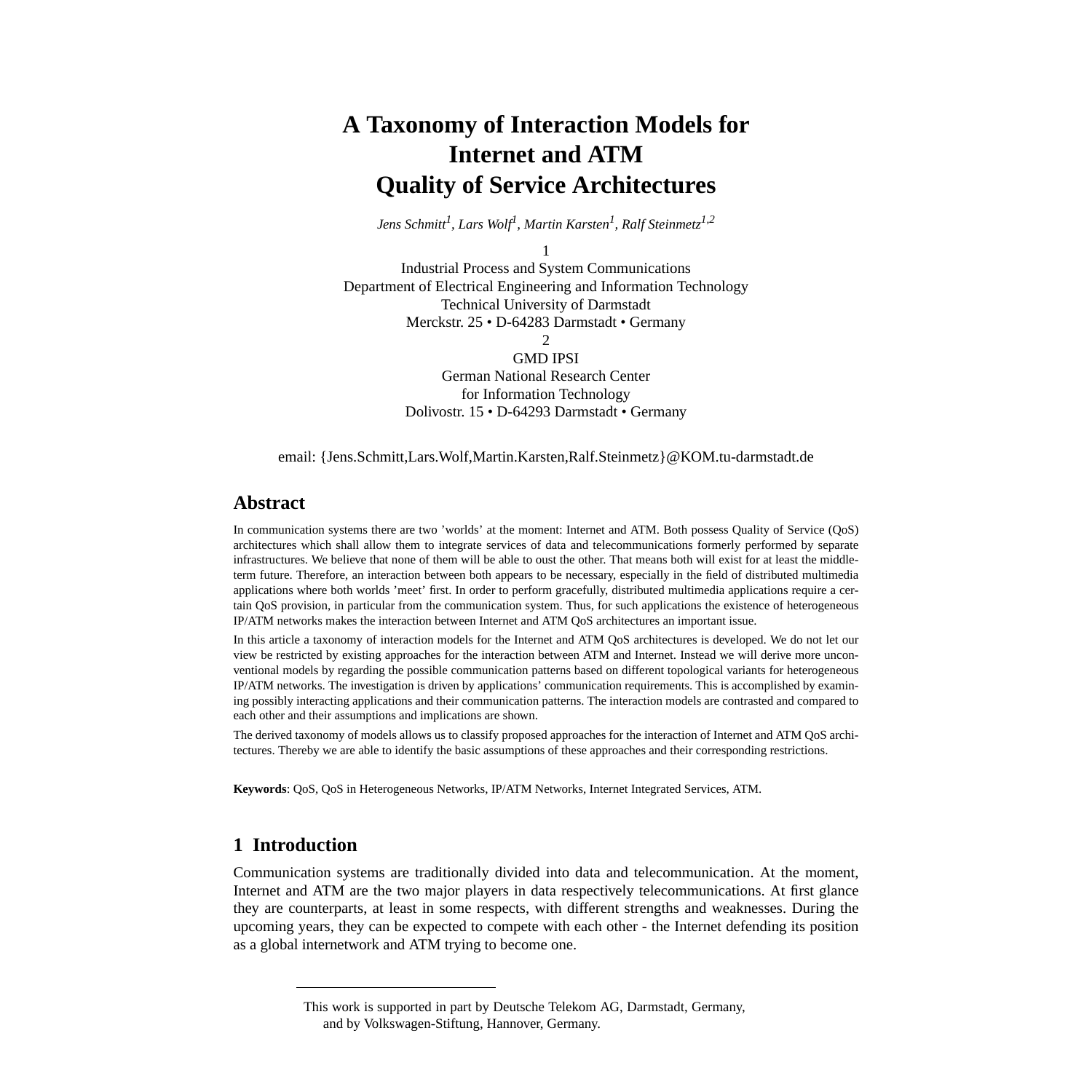The competition between both is becoming harder because of the convergence process of data and telecommunications. This trend, i.e., that data and telecommunication systems are providing more and more similar services, is illustrated in Figure 1. If this trend continues, it means that eventually both are trying to serve the same applications, thereby getting into direct competition. Who will be the winner of that race is difficult to judge. Telecommunications people think that with ATM they have the technically more advanced technology. However, even if that is considered to be the case the Internet still has a lead with regard to that it offers worldwide connectivity already now.





The assumption that ATM will eventually become a global internetwork is very often doubted (by data communications people however), as Peter Newman (Ipsilon Inc.) in his keynote at the IEEE ATM Workshop '97 put it [29]:

### *'There may be a parallel universe in which ATM is the global internetwork - but it is not this one and it never will !'*

On the other hand, ATM will play a certain role, even if it does not become the successor of the Internet. Our opinion is that both will coexist for at least the middle-term future. This leads us to the conclusion that they must interact with each other. The question is how and on what level. Such an interaction is certainly not easy to achieve because totally different paradigms have to interwork, where one is based on connectionless, heterogeneous internetworking whereas the other one is based on connectionoriented, homogeneous networking.

The interaction of these two worlds is particularly desired in the relatively new field of distributed multimedia applications (they are in the middle of the services spectrum shown in Figure 1). These applications are dependent on the provision of QoS mechanisms by the communication system. This need has been observed in both worlds, and both have developed independently of each other QoS architectures that shall be able to provide integrated services.

Hence, one of the most important aspects of the interaction between both worlds is the seamless interworking between the QoS architectures of ATM and Internet. That means to enable the provision of QoS end-to-end regardless of what is inside the network and whether the communication endpoints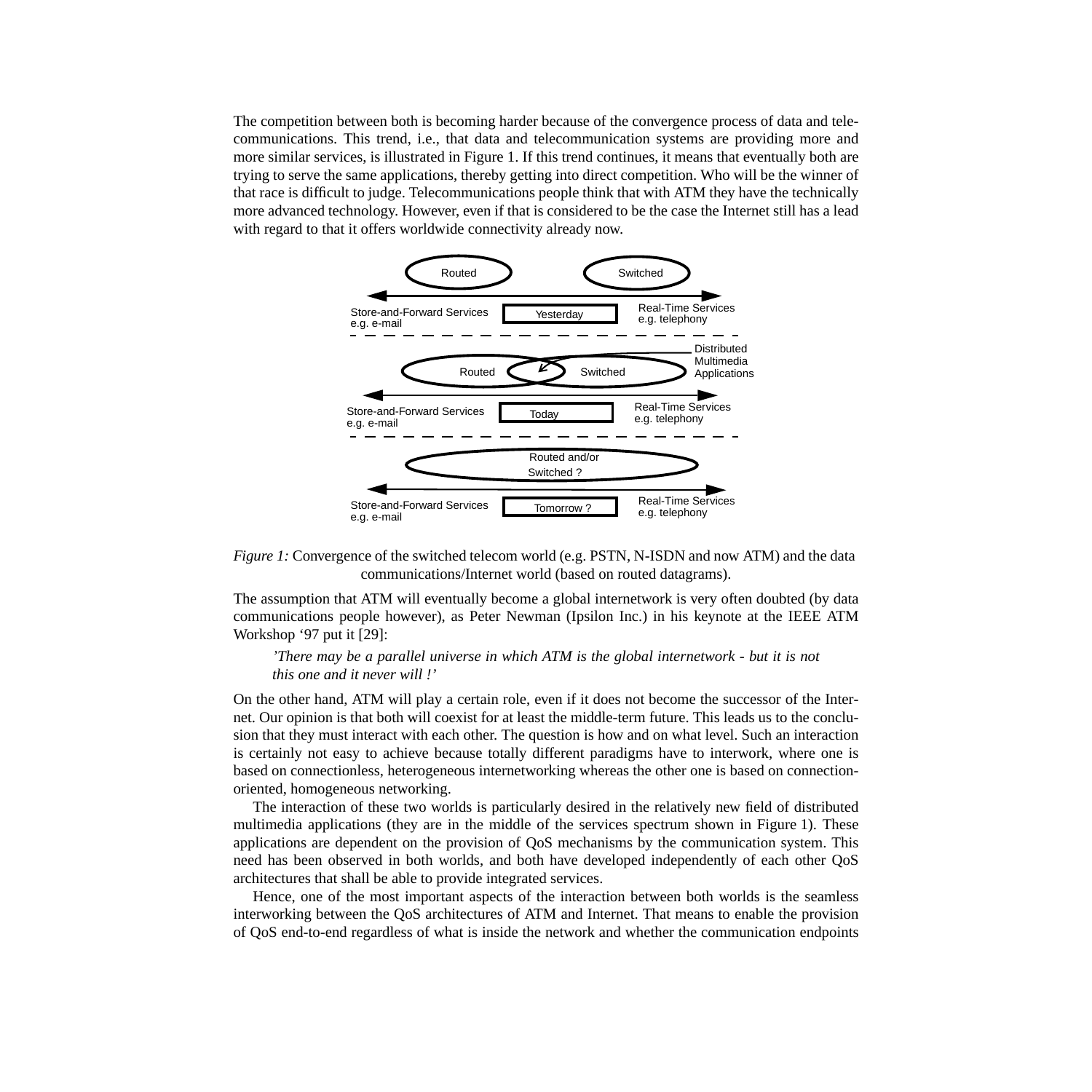are located in the same world or not, i.e. providing a homogeneous service over a heterogeneous network.

As a first step to fulfill this difficult task, the relationship of the two worlds regarding the interaction of their QoS architectures has to be analyzed. Do they have a provider-user relation or a peer-to-peer relation, and which effects would that have on applications?

As we shall see, the QoS architectures of the Internet and ATM are very different. So the question arises whether one of them has to adapt to the other, and if so, which one.

All these considerations need to be taken into account when trying to design interaction approaches for the QoS architectures of the Internet and ATM. What makes these approaches even more difficult at the moment is the fact that both architectures are still evolving at the moment and are thus very dynamic. On the other hand, this is still a chance to design both architectures with the possible interaction in mind. Indeed, some of these thoughts have already influenced the design of the architectures, as for example the Leaf-Initiated Join (LIJ) facility in ATM UNI 4.0 [6] signalling shows (although the adaptation to the Internet was surely not the only reason for the introduction of the LIJ mechanism).

In the next section we give a brief overview of existing solutions for the interaction of Internet and ATM. The Internet and ATM QoS architectures and their components are compared in Section 3. In Section 4, communication patterns in heterogeneous IP/ATM networks are examined and taken as a starting point for the derivation of a taxonomy of interaction models for Internet and ATM QoS architectures. These interaction models are presented and contrasted against each other in Section 5. In Section 6, a classification of proposed interaction approaches for the two QoS architectures is done using the taxonomy introduced in Section 5. Section 7 briefly considers the interaction between Internet and ATM if the so-called "Differentiated Services" architecture is used to provide QoS in IP networks. Section 8 summarizes and concludes from the observations being made.

### **2 Existing Solutions for Interaction**

For the near and middle-term future it is crucial for ATM to interact with legacy networks for the protection of investments. This is especially true for asynchronous data communication. Whether ATM should try to interact on the real-time communication field is arguable from ATM's perspective, but will probably be necessary since the Internet has an existing broad fundament on which to build its Internet Integrated Services architecture (IIS) and thus will likely succeed to do so. Therefore ATM needs to interwork. On the other hand, if ATM interworks 'too well' with IIS, it might prevent its own QoS architecture to appear on the desktop.

For the interworking without defined QoS provision, several approaches have been developed over the time and have become more or less satisfying solutions to this relaxed problem. One of these solutions is the IETF's Classical IP over ATM ([26], [24]) with its extensions for multicasting, MARS (Multicast Address Resolution Server) [10], and short-cuts, NHRP (Next Hop Resolution Protocol)[27]. Another variant is ATM Forum's LAN Emulation (LANE)[3] and its successor Multi-Protocol over ATM (MPOA)[8]. IP switching [30] and similar solutions ([1], [22], [25], [31]) can be seen as representatives of a more revolutionary approach, which tries to identify data flows and build up VCs (Virtual Circuits) for them if they seem to be long-lived. The signalling protocols that build up the VCs are especially tuned for this kind of purpose and are no longer the original ATM signalling protocols. So IP Switching might be viewed not as an interaction approach with ATM, but a competing approach to ATM since essentially only the switching hardware of ATM is being used.

All of the solutions mentioned above do not support data flows requiring a predictable QoS. One could certainly use them providing the QoS based on the IIS mechanisms and use ATM SVCs (Switched Virtual Circuit) or PVCs (Permanent Virtual Circuit) as fast bit pipes. This is of course prin-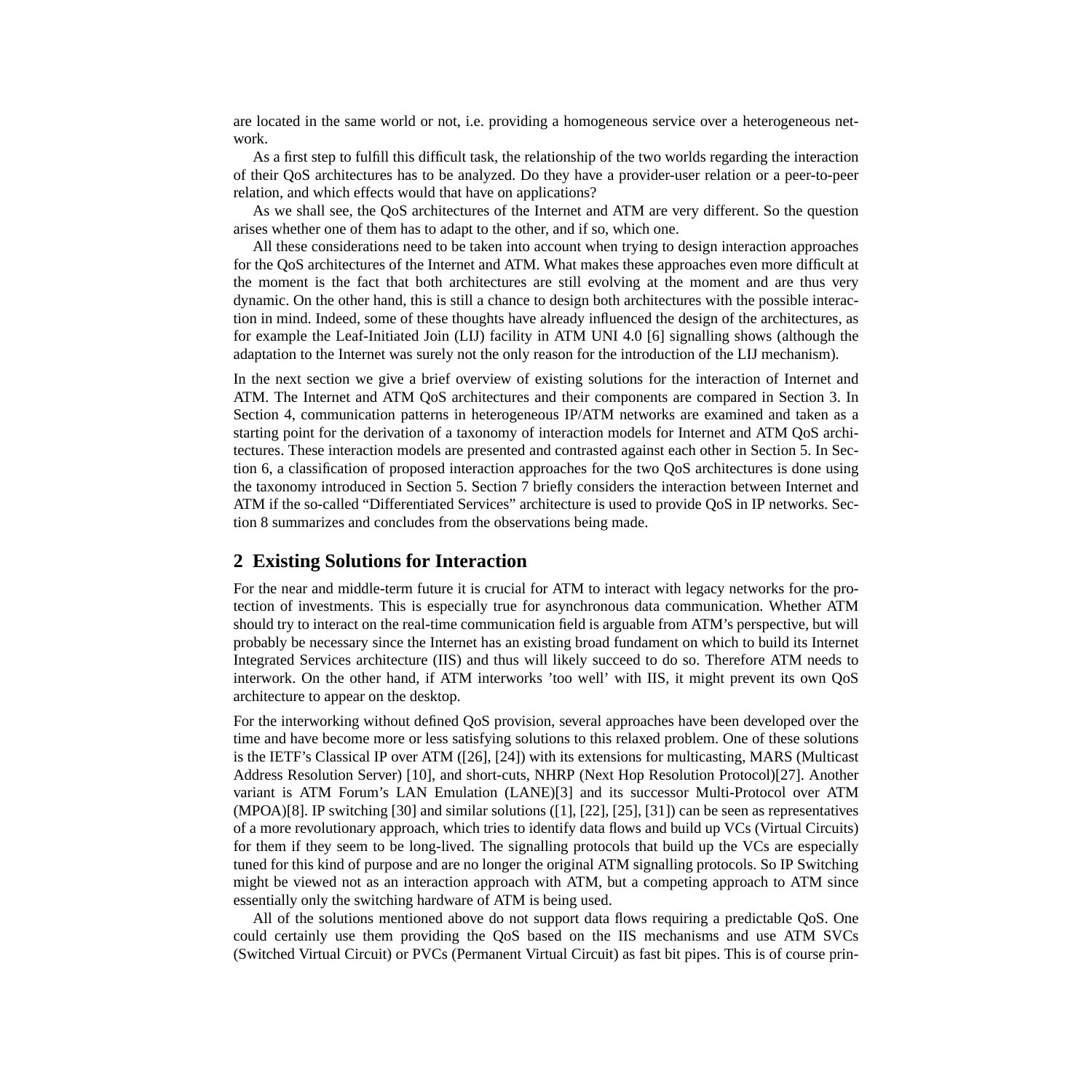cipally possible and inexpensive in terms of invested development effort, but ignores all the features provided by ATM and is very expensive in terms of usage of resources. It operates on ATM as if it were a 'dumb' point-to-point network or a leased line and does not make any use of the features provided by ATM like: the VC model (which allows for a presorting of flows on the data link layer), bandwidth management, or traffic management (traffic control and scheduling in hardware). Instead it duplicates these functions in the IIS architecture (in software, which is of course much less efficient). On the other hand, there is of course much less implementation complexity in this approach compared to other approaches that will be presented below. It should therefore despite of its obvious deficiencies be seriously analyzed with regard to the performance loss and resource wastage it incurs in comparison to the more sophisticated approaches.

The lack of QoS support of the existing solutions can be explained by the fact that they were designed for asynchronous data communication, for which QoS is not an issue. Only integrated services as they are envisioned now justify the further effort to make ATM's QoS features accessible even through higher layer communication systems protocols. The question is whether the existing approaches can just be extended to allow for QoS support or whether totally new approaches have to be developed to support QoS efficiently in heterogeneous IP/ATM environments. Most or even all of the current approaches that try to integrate IIS and ATM's QoS architecture build upon the extension of the existing solutions for asynchronous data communication. One of the main points of this paper is to reconsider whether this is sufficient. However, before regarding potential interaction models and approaches, we first shortly compare and contrast the QoS architectures of Internet and ATM.

# **3 Comparison of ATM and Internet QoS Architectures**

In Figure 2, the most important components of both QoS architectures and their approximate semantic mapping onto each other is illustrated. We base our comparison on the latest (at the time of writing) specifications of the ATM Forum ([4], [5]) and the proposed standard RFCs of the IETF ([18], [36], [39]).



*Figure 2:* Mapping between ATM and IIS components (based on [2]).

Both architectures have very different capabilities and characteristics with regard to the signalling (the QoS procedures) and the QoS models (the QoS declaration or interface), but these discrepancies have to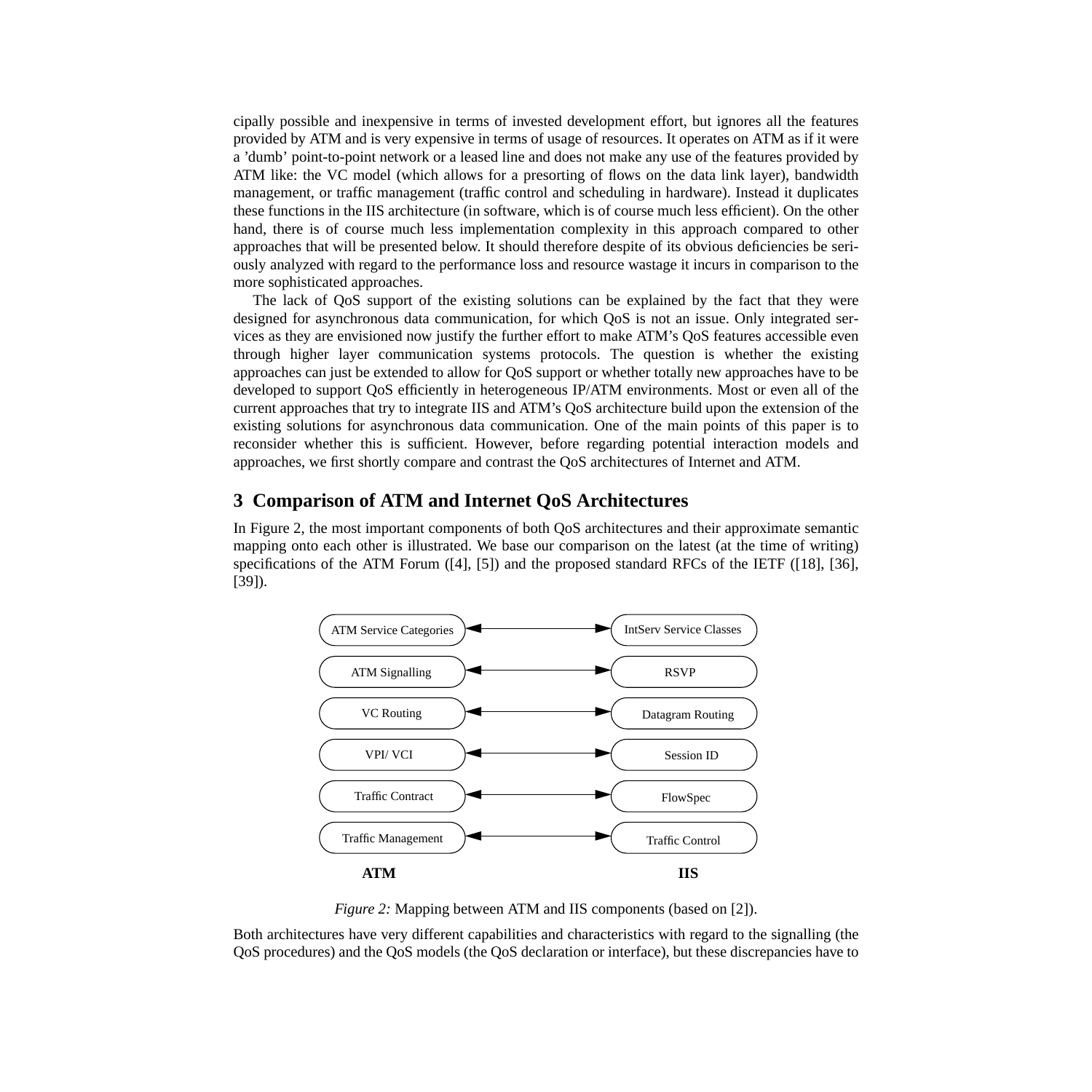be overcome when interworking between ATM's QoS architecture and the IIS architecture. We consider the QoS models and procedures separately.

### **3.1 QoS Models**

The most salient differences between the QoS models, i.e. the ATM Forum TM 4.0 [4] and the Integrated Services (IntServ) specifications ([36], [39]), are:

- packet-based vs. cell-based traffic parameters and performance specifications,
- the handling of excess traffic (policing): degradation to best-effort vs. tagging or dropping,
- and of course different service classes and corresponding traffic and service parameters.

While the traffic characterization of both QoS models is quite similar (token bucket rate+token bucket size/depth vs. PCR/SCR+MBS/MCR<sup>1</sup>), the service definitions differ substantially, such that a one-toone mapping seems to be too 'semantic-lossy'. Thus, we think a mapping might have a dynamic or even adaptive n:m relation, i.e., the mapping is not fixed, it might adapt itself and one service class of IntServ might, depending on the actual values of the specified parameters, be mapped on different service classes in ATM and the other way around.



*Figure 3:* Mapping of Service Classes/Categories between ATM and IntServ.

The fact that the service classes of ATM and IntServ do not fit together very nicely, can be seen with IntServ's Controlled Load (CL) service [39] which seems to have no equivalent in ATM. That is due to the fact that the applications for which CL is attractive are adaptive applications (also supported by the dynamics of IIS' QoS provision, something considered but not yet implemented in ATM signalling), while in ATM's service model adaptive applications seem to be hardly recognized.

Although IntServ's Guaranteed Service (GS) [36] maps easier onto ATM's QoS model there is still no one-to-one mapping possible. While for token buckets with a small depth CBR (Constant Bit Rate) seems to be the right choice as a service category, for larger values of the token bucket depth this would lead to a wastage of bandwidth. Therefore to allow for a variable source not to waste too much bandwidth, GS should rather be mapped onto rt-VBR (real-time Variable Bit Rate) if the ratio of token bucket depth and token bucket rate exceeds a certain threshold value.

Besides the mapping of the service classes also the QoS parameters have to be mapped. While the two parameter sets certainly have an intersection, they are neither a subset nor a superset of each other, thus making an easy mapping impossible. A practical problem in this area is that the parameters are specified in different units: bytes vs. cells, and thus must be translated into each other taking into account the encapsulation and padding overhead.

Another problem is the treatment of non-conforming traffic, which in IntServ becomes best-effort traffic while it is at best being tagged (CLP (Cell Loss Priority) bit  $= 1$ ) in ATM (but could also be

<sup>1.</sup> PCR = Peak Cell Rate, SCR = Sustainable Cell Rate, MBS = Maximum Burst Size, MCR = Minimum Cell Rate.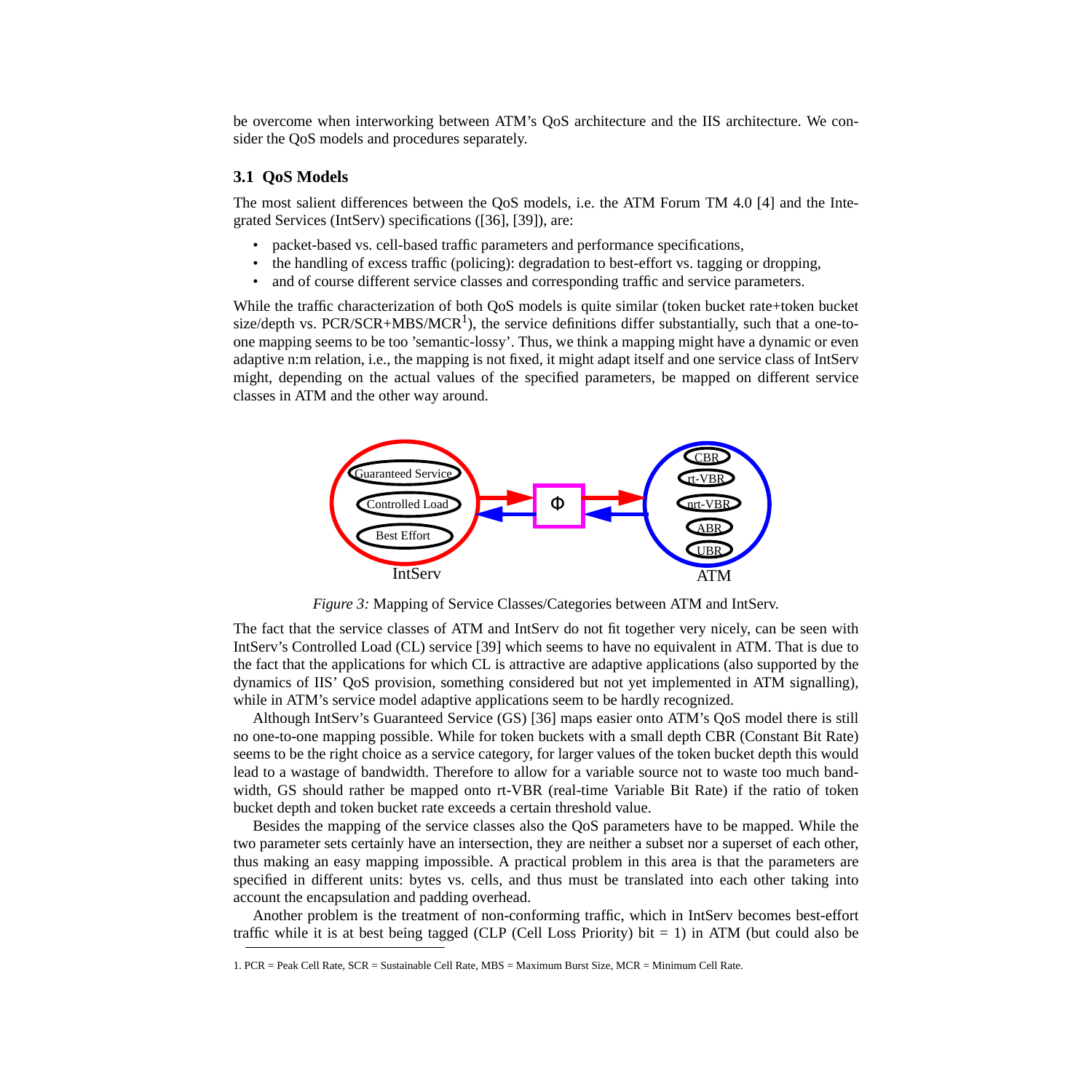directly discarded depending on policies) and therefore is treated worse than ATM's best-effort traffic (UBR (Unspecified Bit Rate) or ABR (Available Bit Rate)). This means that traffic that is non-conforming in front of the ATM cloud would be treated better than traffic which does not conform inside the ATM cloud - an obvious mismatch.

A further QoS model mapping problem is caused by the fact that the traffic specification given by the end-systems might not represent the actually generated traffic inside the network, although applications adhered to the traffic contract. This is due to the fact that schedulers can only achieve an approximated fluid model. Therefore, reservations based on the traffic description given by the application might lead to situations where the policing functions of the ATM network might throw away data, which was conforming when entering the IP network but non-conforming when entering the ATM network. This is however not the application's fault and hence it should not be punished for it.

Another problem arises from the IIS concept OPWA (One-Pass with Advertising [32]). OPWA uses a so-called AdSpec to give the receivers an idea of which QoS they could expect from the network before they issue their reservation requests. So one of the questions arising with regard to OPWA is how to advertise an ATM cloud, which might consist of a very complex ATM network that from IIS perspective is however seen as one single hop.

### **3.2 QoS Procedures**

While it is not easy to map the QoS models of the Internet and ATM, it is even more difficult to map their QoS procedures onto each other. This is due to the fact that they are built upon very different paradigms. While the signalling protocols of ATM are still based on the call paradigm used for telephony, the IETF viewed the support of a flexible and possibly large-scale multicast facility as a fundamental requirement. The most prominent differences between RSVP (Resource reSerVation Protocol [18]), which can be viewed as the Internet's signalling protocol, and ITU-T's Q.2931, on which all ATM signalling protocols are based, are discussed in the following:

#### *Heterogeneous vs. Homogeneous QoS*

While ATM only allows for homogeneous reservations, RSVP allows heterogeneity firstly for different QoS levels for receivers and secondly for simultaneous support of QoS and best-effort receivers. This mismatch in the semantics of RSVP and Q.2931 is a major obstacle to simple solutions for the mapping of the two.

#### *Dynamic vs. Static QoS*

RSVP supports a dynamic QoS, i.e. the possibility to change a reservation during its lifetime. ATM's signalling protocols however have been providing only static QoS so far (QoS renegotiations are currently under discussion as possible future extensions of ATM signalling protocols).

#### *Receiver- vs. Sender-Orientation*

The different designs with regard to the initiation of a QoS reservation reflect the different attitudes regarding centralized vs. distributed management, and also that the IIS architecture had large group communication in mind while the ATM model rather catered for individual and smaller group communications.

#### *Hard State vs. Soft-State*

The discrepancies between the ATM QoS architecture and the IIS architecture in how the state in intermediate systems is realized is another major obstacle to the interworking of both worlds since it leads to very different characteristics of the two QoS architectures. The soft-state of RSVP leads to a robust behavior of the protocol in case of link failures, whereas ATM's hard state is rather fragile to such situations. Yet, on the other hand hard state allows for a much more accurate and reliable QoS provision since RSVP can principally never guarantee that the QoS that was 'promised' by the network to the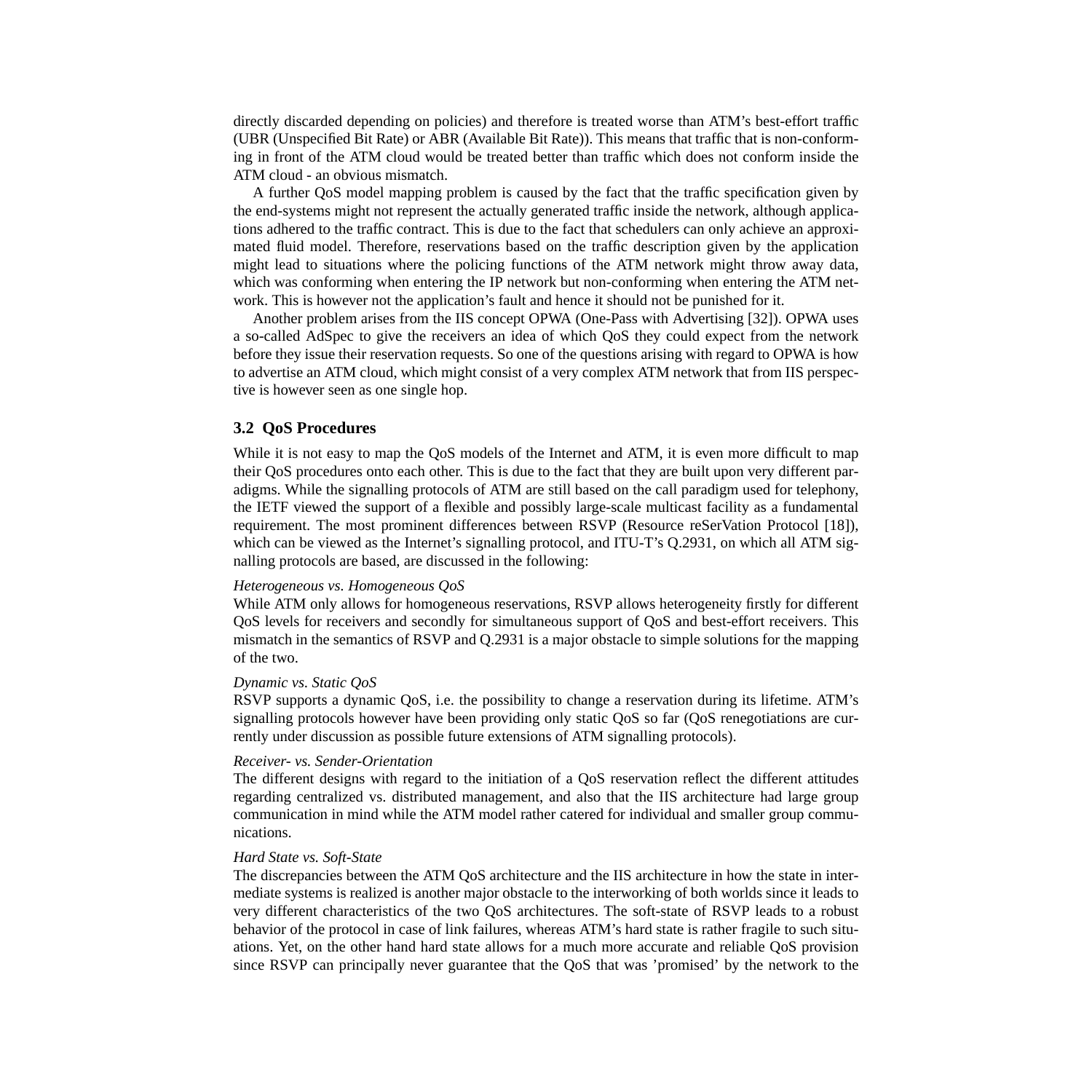application can be hold up for the whole duration of the session even if no link failure or similar situations occur. Hard-state is much more software-intensive due to the necessary fault and recovery management (which is reported to be approximately 90% of the signalling code of ATM [38]), while softstate is much easier to implement since error recovery is built into the concept and does not explicitly have to be coded. A further advantage is that soft-state gives dynamic QoS at 'low cost', while with hard-state dynamic QoS is difficult to implement. Soft-state on the other hand is less efficient than hardstate since it needs more work being done during 'runtime' because of the periodic transmission of control messages even if nothing changes (pure refreshes) and because of the local processing overhead as for example timer management. Although, it must be considered that soft-state is very dependent on the quality of the dynamic routing, which, if it is poor leads to many route flaps, and thus to the fact that soft state means essentially no state.

#### *Resource Reservation Independent or Integrated with Setup/Routing*

Because RSVP is not integrated with routing flow setup and reservation are done asynchronously. This enables an independent evolution of routing and resource reservation mechanisms. Another advantage is the easy support of dynamic QoS. However a possibly major disadvantage in future may be that QoS routing is much more difficult to achieve than with ATM's integrated connection setup/resource reservation mechanism (P-NNI [6] already supports a form of QoS routing).

#### *Multicast Model*

A further issue is the mapping of the IP multicast model on the signalling facilities in ATM for multiparty calls. While IP multicast allows for multipoint-to-multipoint communication, ATM only has point-to-multipoint VCs to emulate IP multicast by either meshed VCs or a multicast server. These are both work-arounds which can be shown to be sub-optimal for certain scenarios [37]. The proposed solution at the moment is MARS which however does not seem to be scalable enough for some applications envisioned in the Internet like DIS (Distributed Interactive Simulations), with around 10,000 group members joining and leaving rapidly.

#### *Transmission of Control Messages*

While in ATM separate control channels are used for the transmission of control messages of the signalling protocols, RSVP uses best-effort IP to send its messages (although it is proposed to give them a higher priority as soon as such facilities are available with IPv6).

Problematic is that both architectures are still changing quite rapidly, parameters are added and removed, new service categories are introduced and earlier ones are abandoned, etc. However, on the other hand these changes could also alleviate the mapping.

It shall be emphasized once more that many of the differences in signalling can be traced back to the roots of the two signalling mechanisms: RSVP is based on the observations made during the experimental MBone multicasts of the IETF meetings and therefore multicast is seen as very closely related to QoS in the IETF [15]. Q.2931 on the other hand is based on the traditional POTS (Plain Old Telephone System) signalling and its successor N-ISDN with its signalling protocol Q.931.

Among the capabilities of RSVP which are not supported by ATM are the most important: dynamic and heterogeneous QoS, and sharing and aggregation mechanisms for scalability within a session. These are characteristics which are especially useful in the multicast case. Capabilities of ATM which are not being (well) supported by IIS: the accurateness of QoS over the whole lifetime of a connection, and the scalability with regard to the number of sessions.

Besides the integration of the QoS models and signalling procedures, a practical and realizable solution needs to integrate further components as the security frameworks and the pricing/billing/accounting or policy control framework of both worlds. However these framework components have neither in ATM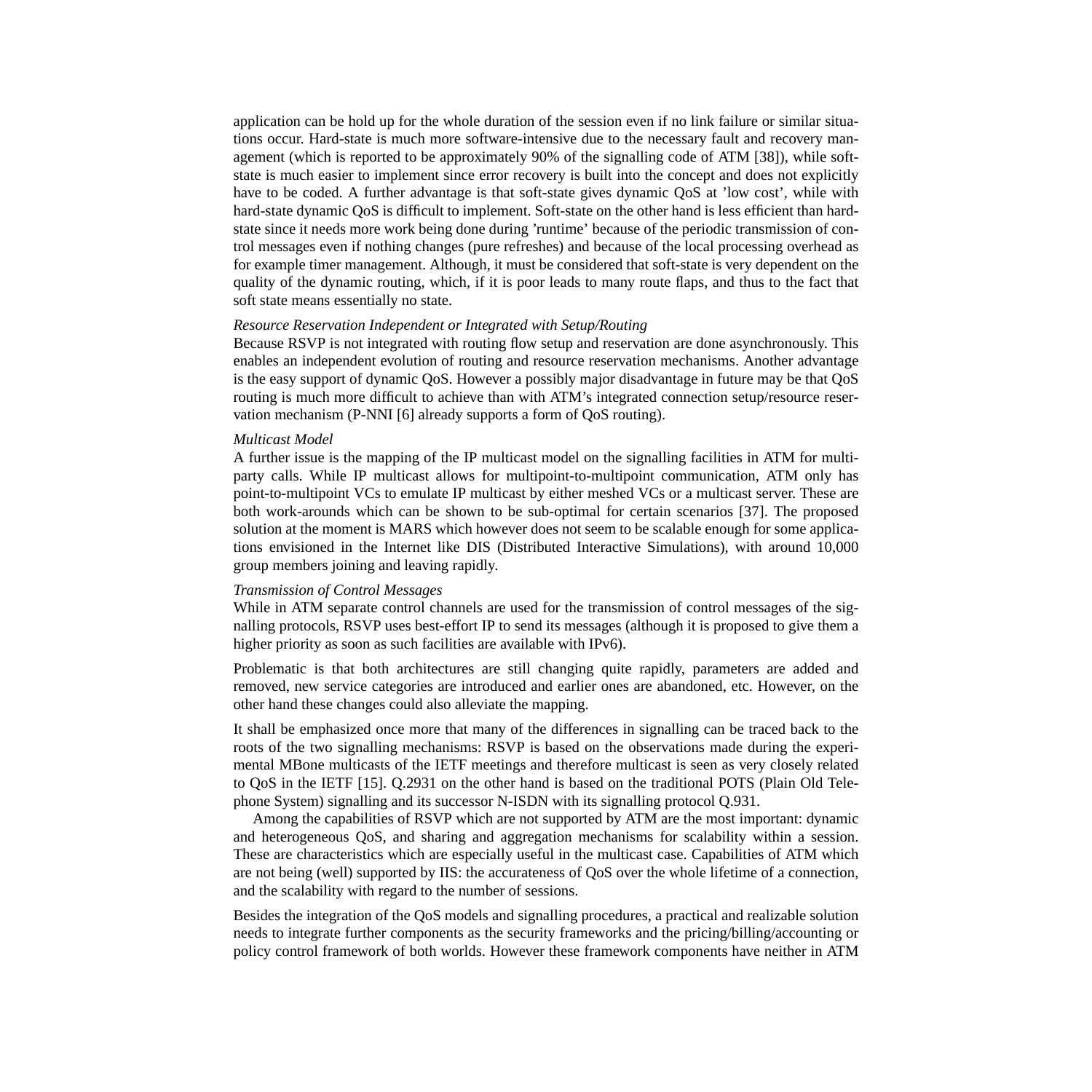nor in the Internet reached a consensus, so that the interaction between those not yet existing components is difficult to anticipate.

In the next section we will enumerate all possible interaction patterns between ATM and Internet in order to identify the most important ones, which should be supported by an interaction model.

# **4 Enumeration of Interaction Patterns**

We derive the potentially possible interaction approaches from topological observations of heterogeneous IP/ATM networks. This is illustrated in Figure 4.



*Figure 4:* Possible Interactions between Internet and ATM.

From this figure the following principally possible interactions can be derived:

- *1.* Communication between IP-connected end-systems with an ATM subnet lying on the transmission path, e.g. IP-E<sub>1</sub> would like to send data via  $ED_1$  over ATM-N<sub>1</sub> via  $ED_2$  into IP-N<sub>2</sub> to IP-E<sub>2</sub>, symbolized by communication pattern 1 in Figure 4. An example application making use of that communication pattern could be an Internet video on demand service, where the video server would certainly like to gain from utilizing ATM's QoS abilities when transmitting over an ATM subnet to the receivers of the video stream.
- *2.* Communication between an ATM-connected end-system and an IP-connected end-system, e.g. if IP-E<sub>1</sub> would like to send data via  $ED_1$  over ATM-N<sub>1</sub> to ATM-E<sub>1</sub>, symbolized by communication pattern 2 in Figure 4. An example application for this communication pattern could be a videoconference, which consists of some participants with IP-connectivity and some with ATM-connectivity.
- *3.* Communication between ATM-connected end-systems with an IP subnet on the transmission path, e.g. if ATM-E<sub>1</sub> would like to send data via  $ED_2$  over IP-N<sub>2</sub> via  $ED_3$  into ATM-N<sub>2</sub> to ATM- $E_3$ , symbolized by communication pattern 3 in Figure 4. An example application for this communication pattern could be the connection of two isolated ATM LANs via the Internet, e.g., for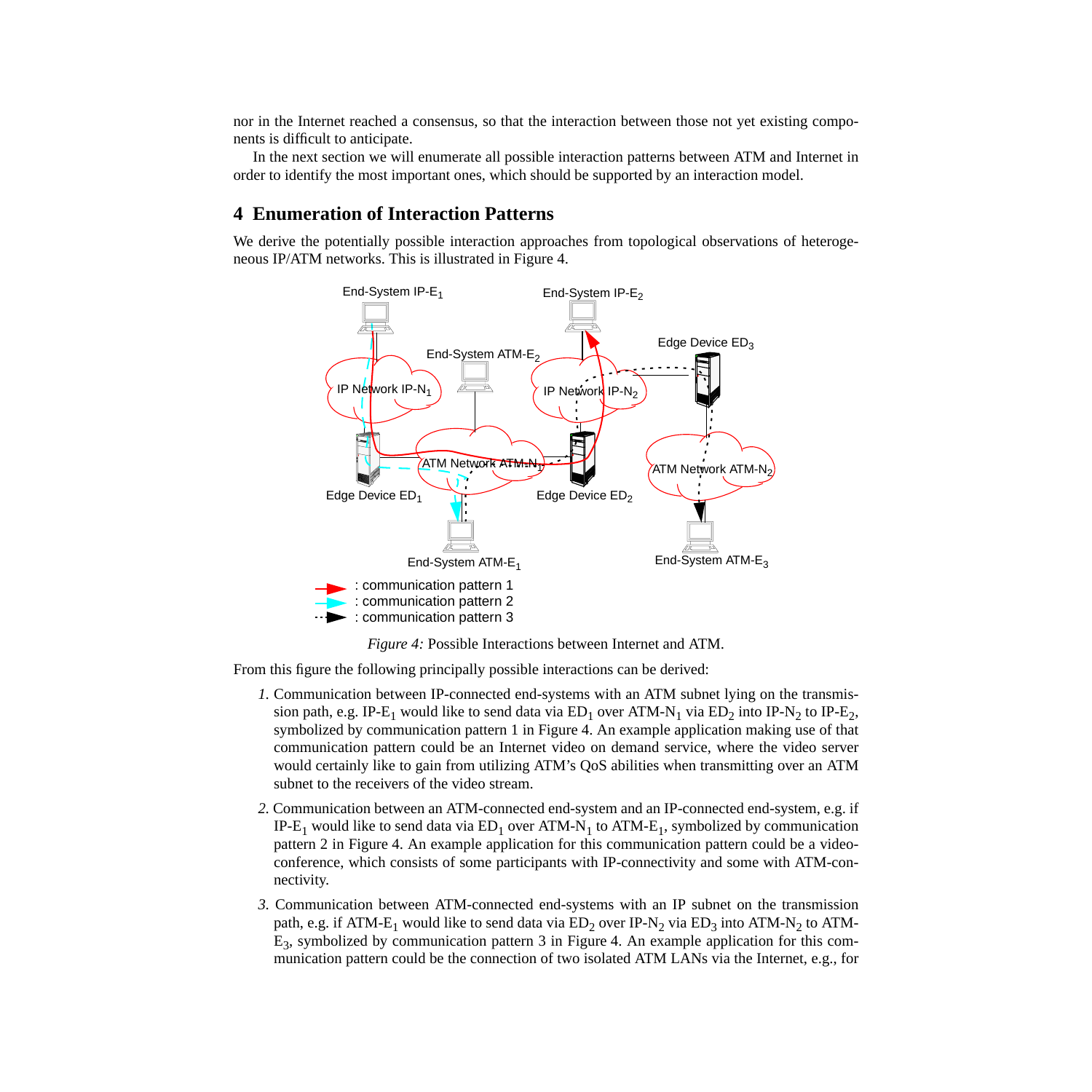the purpose of building up a virtual private network. In order not to loose too much of the guarantees given by ATM, it would be favorable to be able to utilize IIS flows for the linking of the two ATM LANs.

Although in RFC 1821 [14] similar topological observations are made, communication pattern 1 is exclusively considered in more detail and therefore all of the IETF models for the interaction between IIS and ATM's QoS architecture are based on the support of communication pattern 1. We do not think that it is necessarily sufficient to constrain on one of the possible communication patterns.

However, which of the communication patterns are really worthwhile being investigated is in our opinion an open issue which depends on the topology of the future networking infrastructure.

We perceive two possible topological scenarios with two variants each for a future IP/ATM network:

- *1.* ATM in the core of the network surrounded by all other network technologies to which users might be connected. If this might not seem realistic in the Internet, then this is at least quite realistic for corporate networks. This scenario however would be advocating for restricting the view on communication pattern 1 and 2. The two variants depend on whether native ATM connectivity will become an important case or not. If ATM will really play a significant role in end-systems of commercial environments or for residential users, then both communication patterns 1 and 2 have to be taken into account. If however ATM will only be a WAN solution, then a possible interaction model only needs to take into account communication pattern 1.
- *2.* The alternative scenario is that ATM is just one of many link layer technologies. In that case all communication patterns might have some importance, even communication pattern 3. Again the two variants of this scenario depend on the question whether native ATM connectivity will be a reasonable option for end-systems. If ATM will not solely be a WAN solution then all three communication patterns will have to be taken into consideration. Otherwise, i.e. if ATM will be one of many WAN technologies, communication pattern 1 and 3 will potentially have to be supported by the interaction model.

The important point is that the future topology will heavily influence which interaction model should be chosen, i.e. the question whether ATM will play a role at all and if, will it play one solely in the WAN/ MAN environment or in the LAN environment as well. Whether ATM will play an important role for end-systems depends necessarily on the question whether there will really be applications developed for it. It therefore depends very much on the fast introduction of a standardized ATM API (Application Programming Interface) and how it is accepted by application programmers which are well used to programming TCP/IP applications, but have mostly no experience with native ATM-mode applications. Another argument against the vision of ATM on the desktop has been raised: often a great gap between the services demanded by applications and the services provided by ATM is perceived. Here a mapping of cell-level guarantees and services to something more meaningful for applications like packets or frames would be needed. There seems to be at least one layer of abstraction missing - may be a perfect gap for IIS to fill out and continue IP's dominance in end-systems.

Another point which is often not considered is that the interaction approaches should also be made dependent on what the purpose of the internetwork is: global internetwork, private internetwork with centralized administration and control (of network engineering and protocol usage), or private internetwork with distributed management by independent organizations but on a scale that is still moderate.

The last two cases might be a niche for ATM because here homogeneity at least in the backbone could be achieved, especially in the centralized case. Whereas the global case, because of the heterogeneity which seems to be necessarily conjuncted to it, is always a strong argument for the use of Internet technology which accepts heterogeneity as a fact.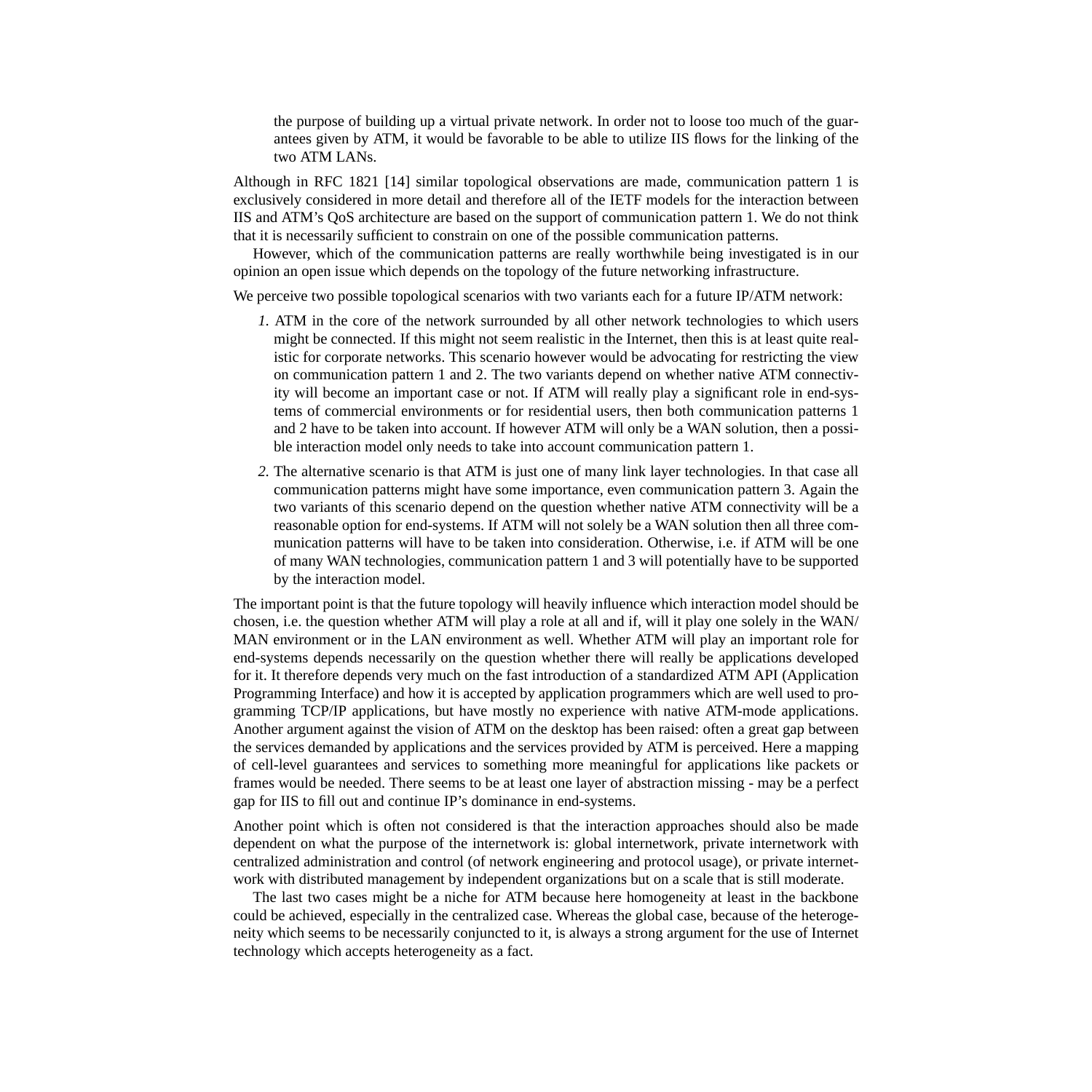When considering mappings of the architecture for certain interaction approaches there are the following basic assumptions that influence heavily the design decisions for the realization of the interaction approaches and might even influence the choice of which interaction approach to use:

*1.* Accept the architectures as they are (passive strategy).

*2.* Try to change them to make interworking easier (active strategy).

Furthermore, in the following section we take a closer look at different interaction models. It turns out that these can be classified along the fact whether one of the architectures regards the other as a service provider or whether both view each other as peers that try to communicate with each other.

# **5 A Taxonomy of Interaction Models**

Now that we have identified the possible interaction patterns between Internet and ATM, particularly with integrated services in mind, we will turn to the interaction models perceived by us that try to serve these communication patterns for QoS-dependent applications.

### **5.1 ATM Subordination Model**

The ATM subordination model serves situations where communication pattern 1 in Figure 4 is valid. Its goal is to make as clever and efficient use of the ATM QoS facilities as possible.

In the ATM subordination model, ATM is viewed as a service provider for the IIS architecture. There are two different forms of how the interaction is designed with regard to ATM's contribution. On the one hand, ATM could be aware of the interaction and adapt itself actively, or on the other hand, ATM could remain unaltered and be passively used by the IIS architecture with all its constraints. In the latter case the IP over ATM signalling would have to be adapted, since the ATM QoS architecture would be regarded as fixed or as an external parameter which is not under control.

Since for the ATM subordination model the ATM network is viewed as a subnet, IIS is virtually overlaid over ATM. This leads to a potential duplication of functions like routing, multicasting and traffic management. Furthermore, this also bears the potential of hiding some of the good features of ATM, as for example PNNI's [6] QoS routing capabilities, and may lead to inefficient use of ATM network resources [23].

When using the ATM subordination model it must be recognized that the range of interaction patterns on the application level is strongly restricted to the case of IP-connected end-systems. Thus, there is no possibility to support communication across technological barriers, as e.g. a mixed videoconference of IP- and ATM-connected participants.

### **5.2 Partnership Model**

The partnership model serves situations where the communication pattern 2 of Figure 4 applies, i.e. communication between ATM- and IP-connected end-systems on a peer-to-peer basis. This is why, from a more technical perspective, it may also be called peer or integrated model since it requires an integrated fashion of interworking between ATM and Internet. However, this model will only become interesting if ATM is successful enough as a complete protocol stack solution to be a serious competitor to the Internet protocols even on end-systems. If that happens the kind of interaction provided by the partnership model will probably be necessary to be supported. Hence, the partnership model has some importance, as it accepts ATM as a full-blown protocol stack that is able to operate end-to-end, and not solely as a data link technology as in the ATM subordination model. There is some justification to not reduce ATM on a link layer technology if one realizes that ATM offers facilities like: an API, routing,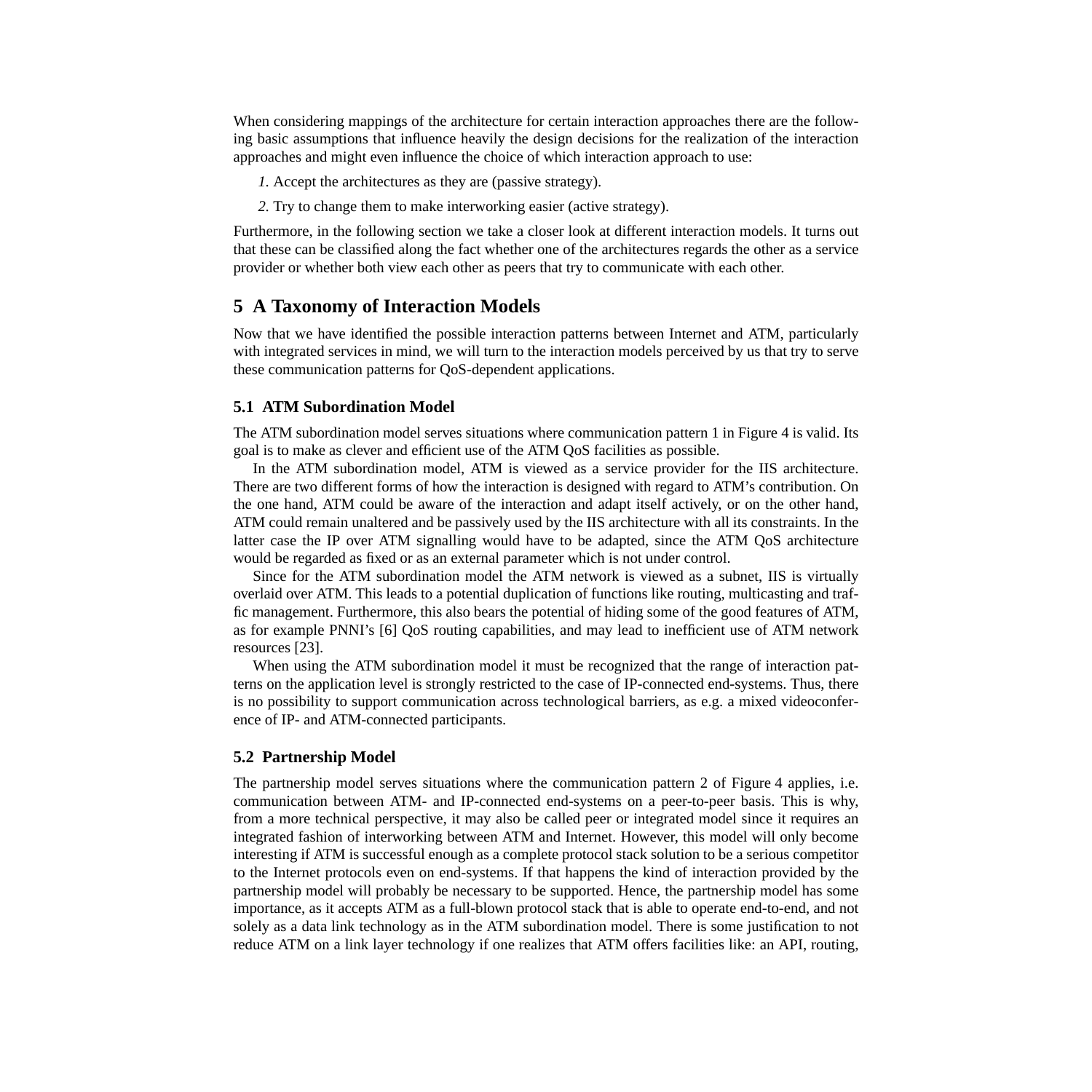addressing and even session services. These are all elements which distinguish it from traditional link layer technologies and should in principle allow it to compete with IP as an end-to-end solution.

The partnership model introduces the need of a much tighter integration between ATM and IIS. The Internet is no longer just using ATM but they really need to interwork. This possibly leads to the fact that the QoS of ATM can no longer just be ordered through ATM's QoS interface, but the traffic management of both world's has to be integrated on a lower level. Since ATM's QoS architecture seems more powerful than the IIS architecture the fundamental problem is the mapping of ATM's QoS architecture on the IIS architecture, e.g. how to simulate ATM's accurateness and QoS reliability on IIS' rather crude and unreliable QoS provision.

Besides the need of a tight integration of the QoS architectures, there is also a need for an integration of very basic functions of communication systems like addressing, routing and data transfer. This is obvious for e.g. routing, since the data must be able to find its way through the combined IP/ATM network structure.

It can be seen that the ATM subordination is really only a small subset of the problems that have to be solved for the partnership model. While for example the sender-oriented reservation style of ATM versus the receiver-oriented reservation style of RSVP is not a big issue for the ATM subordination model, this discrepancy creates a really difficult problem for the partnership model. So it is far from obvious how to handle a SETUP message initiated by an ATM sender with the facilities in RSVP. In this case the receiver should initiate the corresponding reservation of which he however does not know anything yet.

### **5.3 Internet Subordination**

The Internet subordination model serves situations where communication pattern 3 in Figure 4 is required. This is the case where an IP network acts as a transit network for communicating ATM-connected end-systems without direct connectivity. At first glance this might look exotic today, but it could have some relevance in case that there will be a scattered set of small islands of ATM networks. For example, for organizations that have geographically separated ATM LANs and which connect them via Internet to form a virtual private network (may be because its provider offers only IP connectivity), it is useful to preserve the ATM QoS as good as possible by using IIS. Nevertheless, the Internet subordination model should have exceptional character since it does not seem realistic to keep the QoS guarantees given by the ATM network over the Internet section of the transmission path, thereby causing an unpredictable QoS provision.

### **6 Classification of Interaction Approaches**

We now use the taxonomy of interaction models derived in the previous section in order to classify existing interaction approaches between Internet and ATM with regard to their QoS architectures. We furtherly distinguish the interaction approaches with regard to whether they take a passive or active strategy.

#### **6.1 ATM Subordination**

The IETF favors the ATM subordination model since ATM is viewed as an important link layer technology, whose QoS capabilities should be utilized by IIS. However, as the IETF is definitely not ATMfanatic as for example RFC 1821 [14] reveals when saying: 'While we believe that there is a range of capabilities in ATM networks that can be effectively used by a real-time Internet, we do not believe that just because ATM has a capability, the Internet must use it.', they do not consider a more integrated interaction model of the QoS architectures. The reason is that most people active in the IETF expect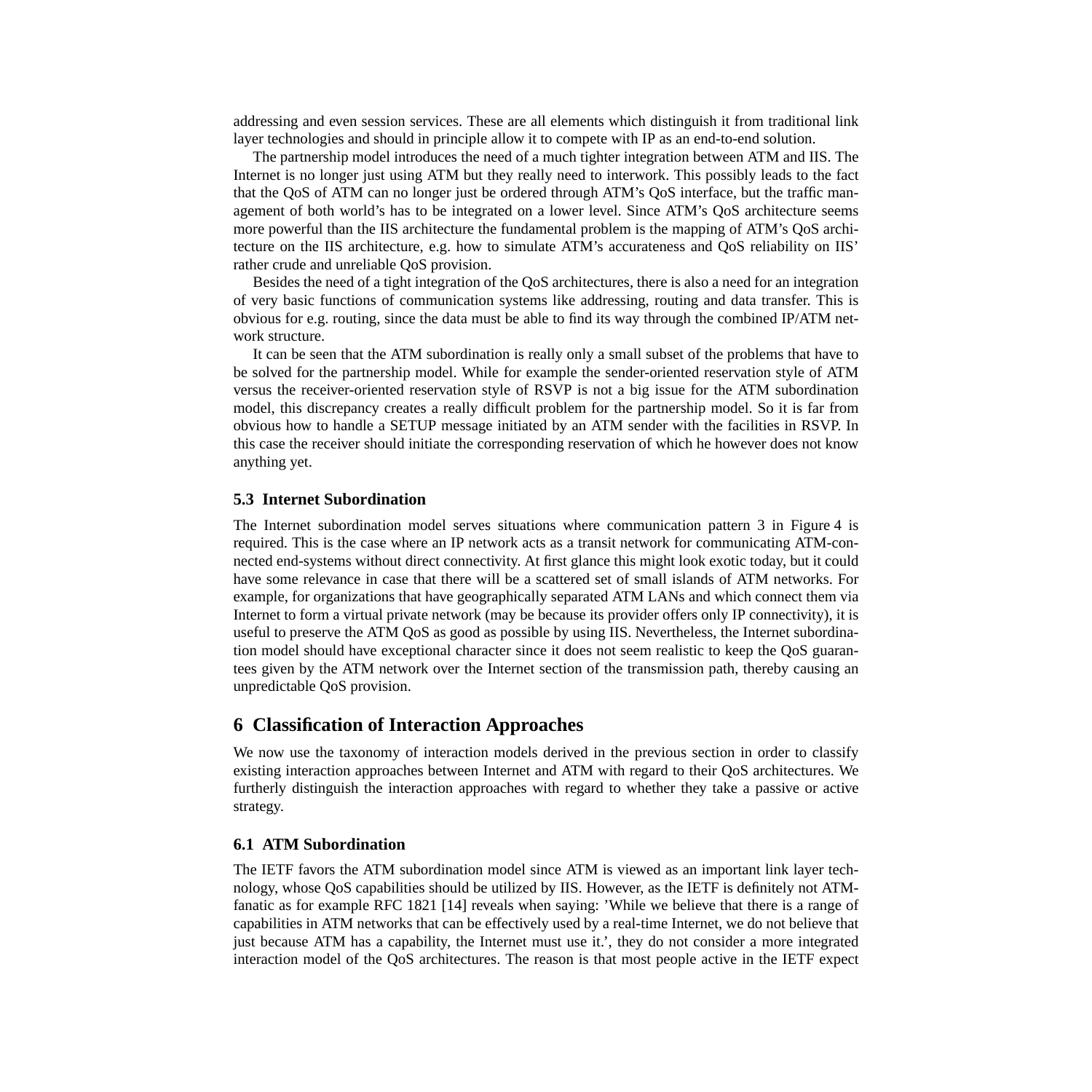ATM to be solely a WAN solution, and may be *the* WAN solution presenting the backbone of a future Internet, however ATM will never make it to the desktop in their view. So from their point of view a good solution could be to regard IIS and ATM as complementary techniques, where ATM is at the core, a place where its QoS routing feature is very desired, and IIS is at the edges of the network, where its ease of use is well desired.

There are two working groups in the IETF which, among others, treat the topic of interworking the IIS with ATM's QoS architecture.

The Integrated Services over Specific Link Layers (ISSLL) working group which favors a passive approach that can be seen as an extension of the Classical IP over ATM solution together with additional components like MARS and NHRP [19]. The approach is to make those components RSVPaware and treat RSVP data flows differently from best-effort flows, i.e., setup special VCs for RSVP flows while all best-effort data share a common VC.

The other IETF working group is the Multi-Protocol Label Switching group, which encompasses several router/switch manufacturers that have built proprietary solutions for interworking ATM and IP based on ideas similar to IP Switching. The idea of MPLS is to make those proprietary solutions interoperable. There are topology-based approaches that setup VCs based on control information delivered by routing protocols ([22], [31]). A different variant of MPLS is followed by approaches in which the VC setup is triggered by some kind of identification of a significant data flow ([25], [1]). Since the VC setup is totally controlled by IP and no longer by the ATM control plane we call this an active interaction approach. The obvious extension of triggering a VC setup by RSVP control messages is the envisioned approach of MPLS to the interaction of IIS and ATM ([20], [23]).

While the work in ISSLL follows the paradigm of 'IP over ATM', the MPLS work is better described by 'ATM under IP', thereby emphasizing the active subordination of ATM in relationship to IP. In the area of passive subordination models, there has also been a considerable amount of individual research outside any standard bodies, as it is described in ([16], [17], [33], [34], [35]). Most of this work identified the fundamental design problems of the interaction and some initial implementation experiences are reported.

The ATM Forum currently investigates how its MPOA scheme can be extended to support QoSaware network layers, which could be IIS beyond others [8]. Of course, a passive strategy is envisioned.

Between active and passive approaches there is a potential continuum of partially passive and partially active approaches. The fact that ATM signalling has been extended in order to make a better fit with IIS (among other reasons of course) could be regarded as a kind of hybrid between active and passive approaches. For example, the LIJ feature in ATM Forum's UNI TM 4.0 [5] is such a case.

### **6.2 Partnership**

While the ATM subordination model is considered simultaneously by different groups, the partnership model has not gained much attention yet. This is certainly due to its high implementation complexity. This complexity is also the reason why it seems that only active approaches can make sense for the partnership model. Otherwise it does not seem feasible to overcome the discrepancies between the QoS architectures.

To some extent one could view the work of the ATM forum with regard to an Integrated PNNI (I-PNNI [7]), i.e. the use of a single routing algorithm, as one step into the direction of the partnership model, although in its current draft version it does not include any details with regard to QoS provision.

To cope with the complexities of the partnership model it might be a reasonable approach to interwork between the Internet and ATM not on the network layer but on higher layers. An example for the partnership model on the application layer taken by the ATM Forum at the moment is the VTOA (Voice and Telephony over ATM) Phase 2 work [9]. This tries to approach the interworking between ATM and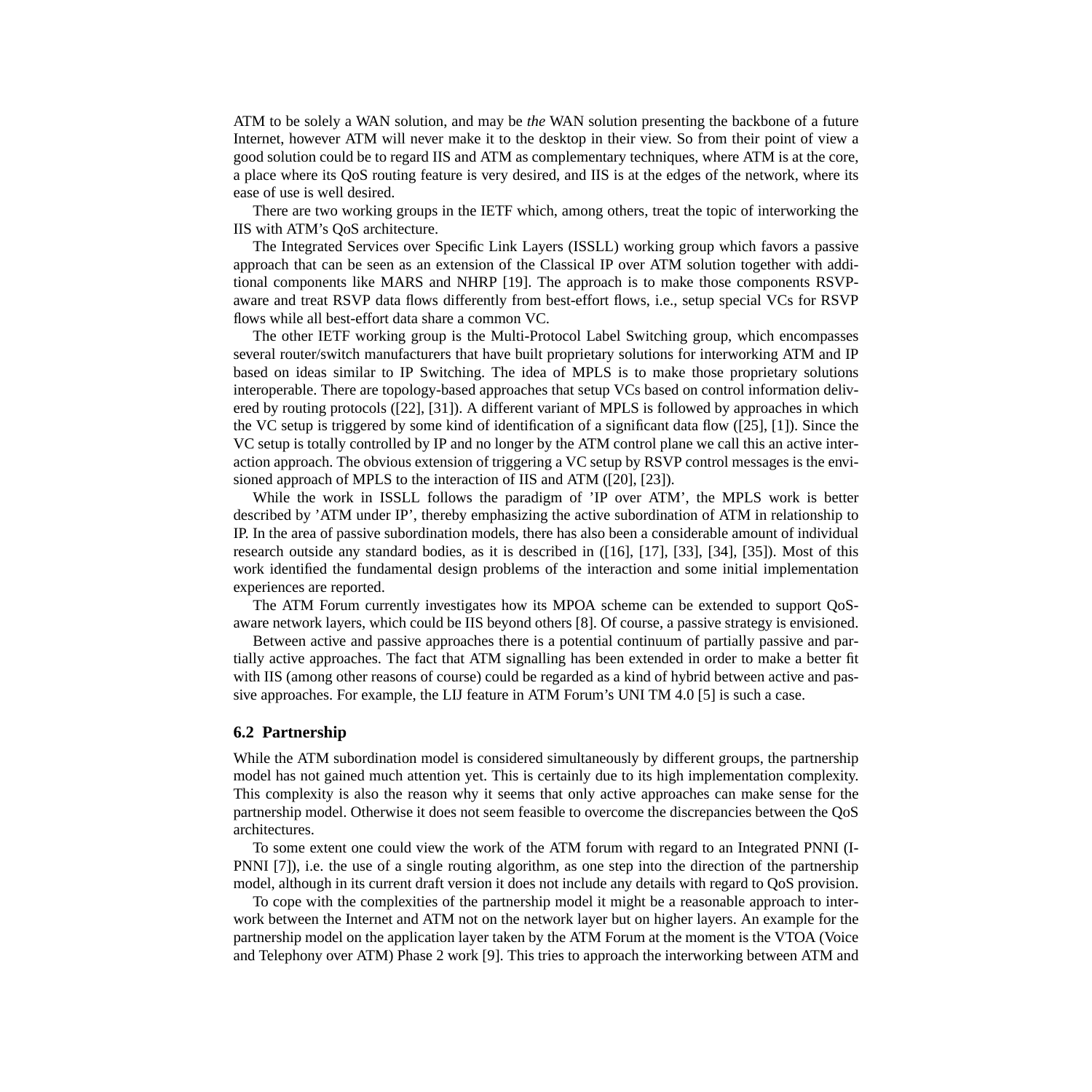Internet voice transportation. However, an interworking on the network layer with 'asymmetric' endsystems seems to be a more fundamental answer to the problem, which certainly depends on the number of applications the two worlds are really sharing. However, as discussed at the beginning of this article, this set of application seems to be growing.

The future of interaction approaches following the partnership model very much depends on the existence of ATM end-systems. While ATM on the desktop is often seen as an unlikely scenario, it should not be neglected that there are many other devices like cameras, videophones, set-top boxes, etc., which are good candidates for pure ATM-connectivity. If they are supposed to be part of a global internetwork based on IP, the partnership model is the only possible solution.

### **6.3 Internet Subordination**

Similar to the situation with the partnership model, the Internet subordination model has gained very few attention. With respect to the value of a solution for the Internet subordination model this is not surprising, since it has to be conceded that the situation of overlaying an ATM communication system onto an IIS system will certainly be a very special case. However as already mentioned, it could be interesting for, e.g., the setup of a virtual private network between two isolated corporate ATM networks.

From a technical point of view something distantly similar has been developed by the Cornell University and Connectware Inc.: Cells in Frames(CIF), i.e. ATM cells in Ethernet frames [21]. This concept has also gained some attention in industry which is documented by the fact that an industrial consortium, the CIF Alliance, was founded. The idea is to emulate ATM end-to-end in order to give end-systems access to all the QoS capabilities of ATM. This is the inverse situation to the ATM Forum LAN Emulation, where ATM emulates an Ethernet or Token Ring network and therefore hides all its QoS capabilities. However, what would be needed to really accomplish the kind of interaction the Internet subordination model implies, is 'Cells in Packets', i.e. ATM cells in IP packets. By interacting on the network layer it would then be possible to cross routers.

The fundamental problem of the Internet subordination model is that the accuracy of ATM's QoS can only be approximated by IIS but never be guaranteed, since the mapping from ATM QoS service categories and traffic and QoS parameters into IntServ terms seems very problematic. However, if QoS communication between unconnected ATM networks is required or desired, the Internet subordination model is a possible solution, and of course still better than delivering ATM traffic over the best-effort Internet.

An active strategy that approaches the problem of the mismatch between the service classes in ATM and IIS could be to introduce new service classes especially for transiting ATM traffic via the Internet.

|                               | passive                                                                                        | active                                                                   |
|-------------------------------|------------------------------------------------------------------------------------------------|--------------------------------------------------------------------------|
| <b>ATM Subordination</b>      | <b>IETF ISSLL:</b><br>RSVPoATM + MARS + NHRP<br><b>ATM Forum:</b><br>(MPOA)<br>individual work | <b>IETF MPLS:</b><br>topology-driven, dataflow-driven,<br>request-driven |
| Partnership                   |                                                                                                | <b>ATM Forum:</b><br>(I-PNNI), (VTOA)                                    |
| <b>Internet Subordination</b> |                                                                                                | (CIF)                                                                    |

**Table 1: Classification of Proposed Interaction Approaches**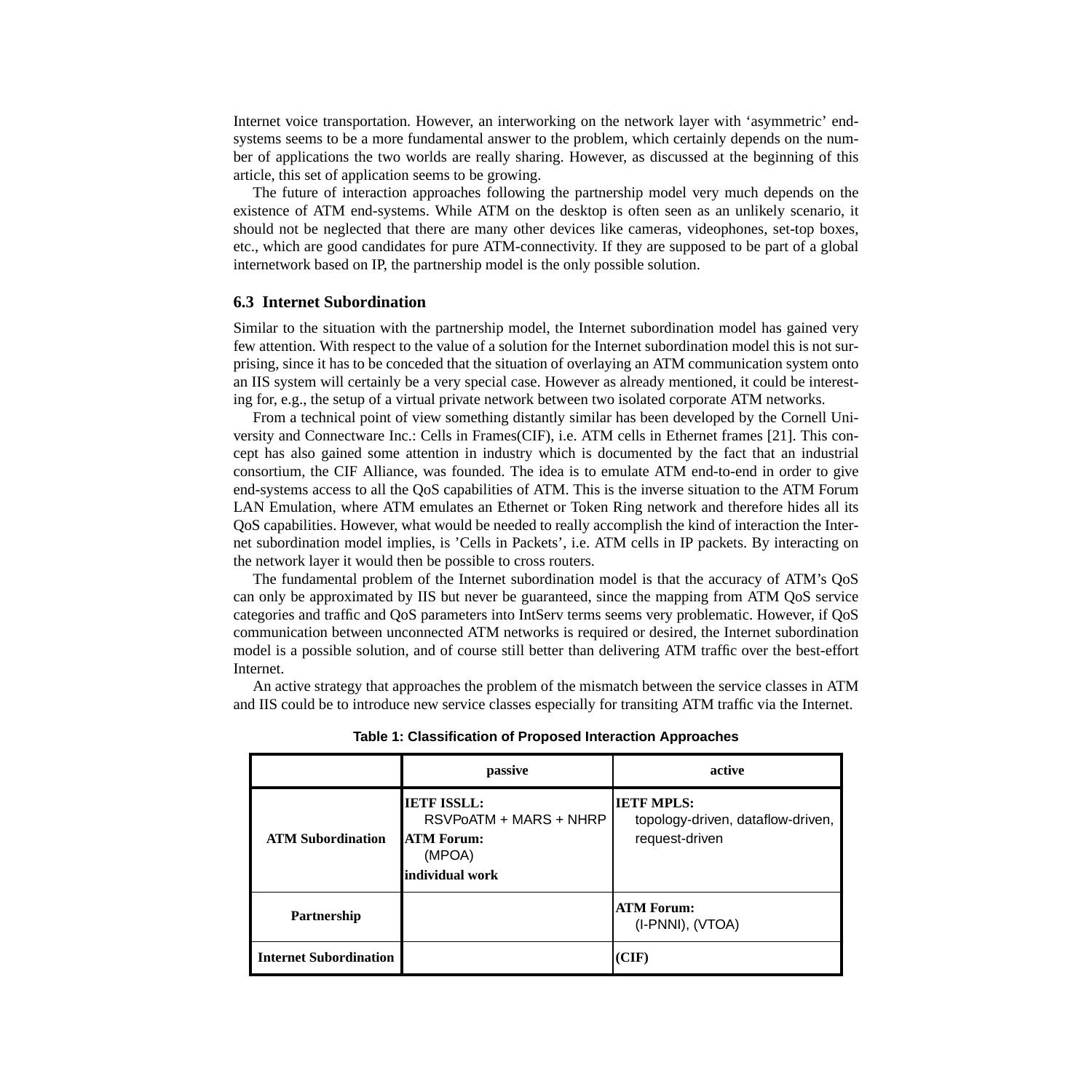### **6.4 Summary**

Table 1 gives an overview of proposed interaction approaches and their classification into our taxonomy of interaction models. Once more it becomes obvious that so far only a very limited area of the whole 'interaction space' is under serious investigation (the approaches in parenthesis do not really represent solutions, but only tend into the direction of the associated interaction models).

## **7 Differentiated Services**

We have based our discussion of interaction models on the assumption that IIS will be the OoS architecture of the Internet. Due to concerns about the scalability of IIS, a new approach called *Differentiated Services* (DiffServ) has been proposed in the IETF [11]. In the DiffServ architecture, it is planned to define standard forwarding semantics for certain types of packets, which are marked by hosts and/or edge routers. Concatenation of these forwarding semantics leads to certain traffic classes. A *Service Level Agreement* (SLA) describes a traffic profile between one or many network providers and a user or between multiple network providers. Such an SLA establishes a pipe with certain absolute or relative QoS characteristics along a data path (or parts hereof).

To assume DiffServ as the QoS architecture of the Internet certainly leads to major modifications with regard to concrete interaction approaches between Internet and ATM. There will be different service classes which have to be mapped onto ATM's service categories uni- or bidirectionally (as an example, consider the service classes that are proposed in the current drafts for Differentiated Services ([31], [13], [12]), shown in Figure 5). About the QoS procedures not much can be said at this moment, since the DiffServ working group explicitly excluded these issues so far.



*Figure 5:* Mapping of Service Classes/Categories between ATM and DiffServ.

The possibility of mapping DiffServ and ATM largely depends on the dynamics of SLAs. Providing Differentiated Services over ATM links seems to be quite simple, because the following obvious mapping can be envisaged: each deterministic SLA(Premium) could potentially be assigned to a CBR or VBR VC, while in the case of statistical QoS guarantees (Assured), multiple ABR VCs with different MCRs could be used with each VC representing one service level. If DiffServ SLAs turn out not to be highly dynamic, PVCs might be an appropriate choice for providing these services.

On the other hand, mapping ATM QoS onto DiffServ SLAs imposes a number of requirements on DiffServ. To support a large number of fine-grained, highly dynamic SVCs, QoS procedures have to be defined to automatically establish appropriate SLAs. On the other hand, DiffServ inherently aggregates traffic flows by having only limited space for marking packets (currently under discussion; restricted to at most the IP TOS byte). It is not clear how this affects the QoS requirements of ATM traffic. Finally, hard end-to-end delay guarantees are currently not considered in the initial development phase of Diff-Serv. To this end it cannot be foreseen, whether these requirements can be met by the DiffServ architecture.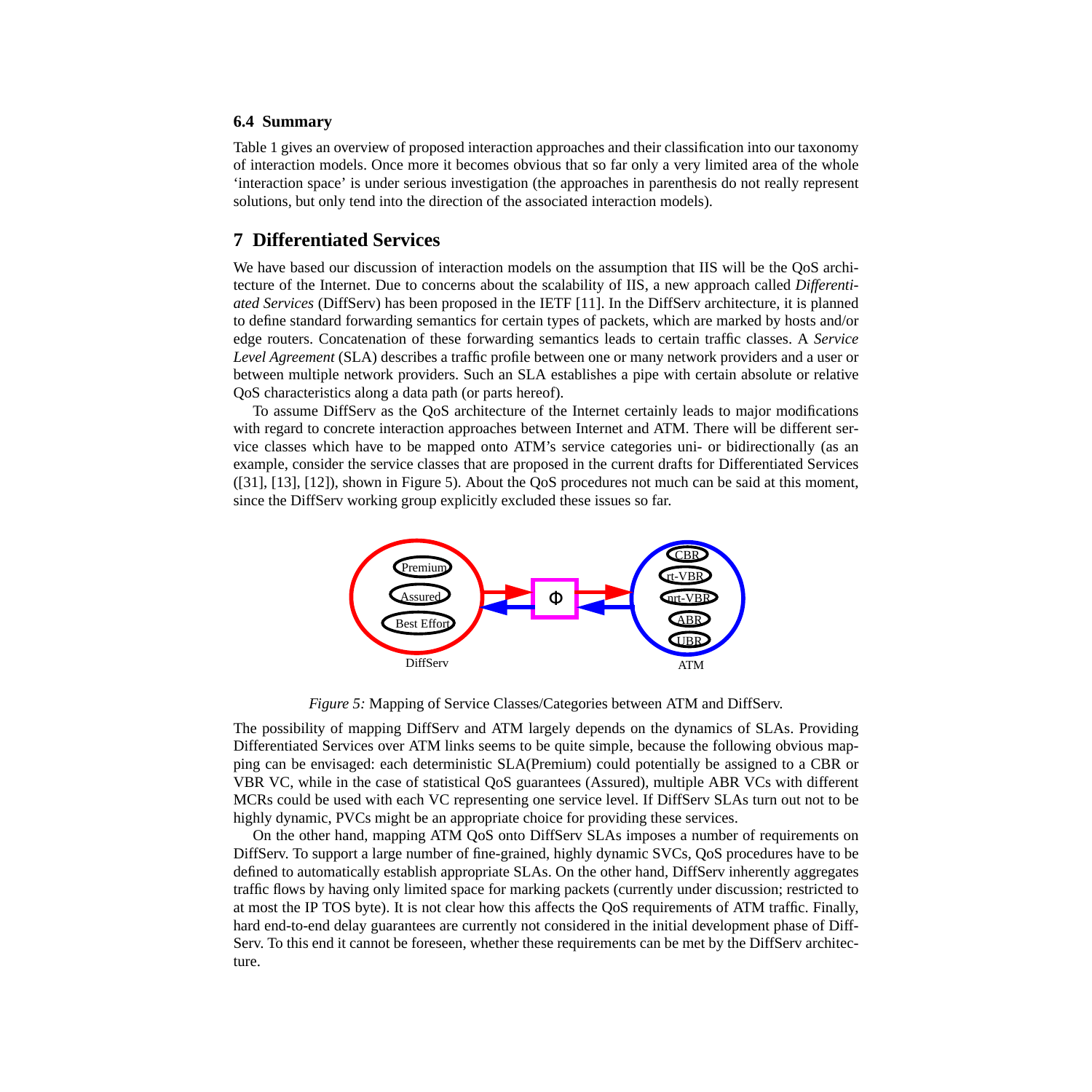### **8 Summary**

In our discussions of the interaction approaches of the QoS architectures of the Internet and ATM we started with a reasoning why this interaction seems necessary to us. We do not believe that one of the two will be able to totally oust the other one, but both will be with us for quite some time. However, as they tend to serve more and more the same applications due to the pertaining convergence process of data and telecommunications, they have to interwork with each other to fulfill application demands.

Since new and, also from an economic perspective, interesting applications like videoconferencing and video-on-demand services are run or will be run in both worlds, it is only natural that a seamless interworking between both worlds is demanded. For example, a videoconference should, from a user's perspective, of course neither be constrained on Internet-connected participants nor on ATM-connected participants, but should allow for mixed videoconferences with participants of both worlds.

Based on topological considerations and application scenarios we derived the required communication patterns for an interworking between ATM and Internet. Which of the communication patterns will be the prevailing ones, depends on many factors. On the one hand there are technical issues, like the fast introduction of an API to native ATM services and the existence of pure ATM end-systems such as videophones, video-servers, set-top boxes or cameras based on ATM. On the other hand, economical factors, as for example the protection of investments, have to be taken into account as well.

Based on the communication patterns we developed a taxonomy of possible interaction models, which were:

- the ATM subordination model,
- the partnership model, and
- the Internet subordination model.

We contrasted and compared these models to each other, mainly based on their applicability with regard to future topologies of internetworks combining Internet and ATM technology. Furthermore, we used the derived taxonomy to classify existing and proposed interaction approaches. Thereby we showed that only a small part of the 'interaction space' is currently under serious investigation.

In our investigation of the interaction of Internet and ATM QoS architectures we assumed IIS as the QoS architecture of the Internet. However, the currently developed Differentiated Services architecture is an alternative for providing a "better than best-effort" service over the Internet. Therefore we also had a brief look at the interaction between DiffServ and ATM.

### **References**

- [1] A.Acharya, R.Dighe, F.Ansari: *IPSOFACTO: IP Switching Over Fast ATM Cell Transport*, Internet Draft, work in progress, July 1997.
- [2] A.Alles: *ATM Internetworking*, White Paper, Cisco Systems Inc., May 1995.
- [3] The ATM Forum: *LAN Emulation over ATM Version 1.0 Specification*, January 1995.
- [4] The ATM Forum: *Traffic Management (TM) Specification 4.0*, April 1996.
- [5] The ATM Forum: *User-Network-Interface Signalling (SIG) Specification 4.0*, July 1996.
- [6] The ATM Forum: *Private Network-Node Interface (PNNI) Signalling Specification*, February 1996.
- [7] The ATM Forum: *Issues and Approaches for Integrated PNNI (Draft), April 1996*.
- [8] The ATM Forum: *MPOA Version 1.0*, July 1997.
- [9] The ATM Forum: *VTOA Desktop Baseline Text (Draft)*, January 1997.
- [10] G.Armitage: *Support for Multicast over UNI 3.1 based ATM Network*s, Internet *RFC 2022,* November 1996.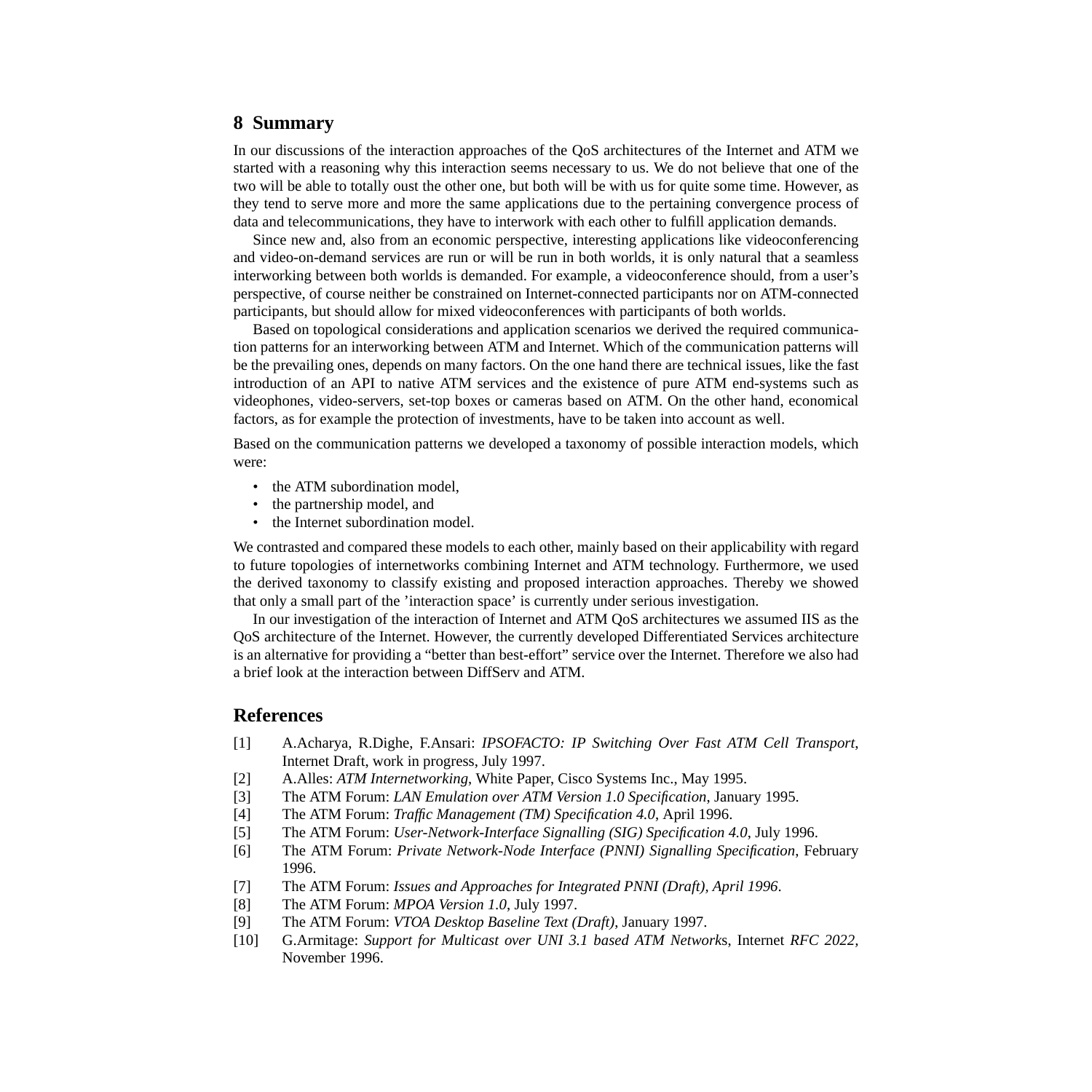- [11] D. Black, S. Blake, M. Carlson, E. Davies, Z. Wang, W.Weiss: *An Architecture for Differentiated Services,* Internet Draft, work in progress, May 1998.
- [12] D. Black, S. Blake, M. Carlson, E. Davies, B. Ohlmann, Dinesh Verma, Zheng Wang, Walter Weiss: *A Framework for Differentiated Services,* Internet Draft, work in progress, May 1998.
- [13] F. Baker, S. Brim, T. Li, F. Kastenholtz, S. Jagannath, J. Renwick: *IP Precedence in Differentiated Services Using the Assured Service,* Internet Draft, work in progress, April 1998.
- [14] M.Borden, E.Crawley, B.Davie, S.Batsell: *Integration of Real-Time Services in an IP-ATM Network Architecture*, Internet RFC 1821, August 1995.
- [15] R.Braden, D.Clark, S.Shenker: *Integrated Services in the Internet Architecture*, Internet RFC 1633, 1994.
- [16] A.Birman, V.Firoiu, R.Guerin, D.Kandlur: *Support for RSVP-based Services over ATM Network,* IEEE Global Internet, 1996.
- [17] T.Braun, S.Giorcelli: *Quality of Service Support for IP Flows over ATM*, Proc. KIVS '97, February 1997.
- [18] R.Braden, L.Zhang, S.Berson, S.Herzog, S.Jamin: *Resource Reservation Protocol (RSVP) - Version 1 Functional Specification*, Internet RFC 2205, September 1997.
- [19] E.Crawley, S.Berson, L.Berger, F.Baker, M.Borden, J.Krawczyk: *A Framework for Integrated Services and RSVP over ATM*, Internet Draft, work in progress, February 1998.
- [20] R. Callon, P.Doolan, N. Feldman, A. Fredette, G. Swallow, A. Viswanathan: *A Framework for Multiprotocol Label Switching*, Internet Draft, work in progress, November 1997.
- [21] Cells in Frames Alliance: *ATM over Anything Cells in Frames*, Cornell University, White Paper, 1996.
- [22] V. Firoiu, J. Kurose, D. Towsley: *Performance Evaluation of ATM Shortcut Connections in Overlaid IP/ATM Networks,* University of Massachusetts, CMPSCI Technical Report 97-40, July 1997.
- [23] O. Fourmaux, S.Fdida: *Multicast for RSVP Switching An Extended Multicast Model with QoS for Label Swapping in an IP over ATM Environment*, Telecommunication Systems Journal (this issue).
- [24] J.Heinanen: *Multiprotocol Encapsulation over ATM Adaptation Layer 5,* Internet RFC 1483, July 1993.
- [25] Y.Katsube, K.Nagami, H.Esaki: *Toshiba's Router Architecture Extensions for ATM: Overview*, RFC 2098, February, 1997.
- [26] M.Laubach: *Classical IP and ARP over ATM*, Internet RFC 1577*,* January 1994.
- [27] J.Luciani, D.Katz, D.Piscitello, B. Cole, N. Doraswamy: *NBMA Next Hop Resolution Protocol (NHRP)*, Internet RFC 2332, April 1998.
- [28] K. Nichols, S. Blake: *Definition of the Differentiated Services Field (DS Byte) in the IPv4 IPv6 Headers*, Internet Draft, work in progress, May 1998.
- [29] P.Newman: *IP+ATM: If You Can't beat Them, Join Them*, IEEE ATM Workshop '97, Slide Presentation, May 1997.
- [30] P.Newman, G.Minshall, T.Lyon: *Flow Labelled IP: A Connectionless Approach to ATM*, Proc. of IEEE Infocom '96, vol. 3, 1996.
- [31] Y.Rekhter, B.Davie, D.Katz, E.Rosen, G.Swallow: *Cisco Systems' Tag Switching Architecture Overview*, Internet RFC 2105, February 1997.
- [32] S.Shenker, L.Breslau: *Two Issues in Reservation Establishment*, Proc. of ACM SIGCOMM '95, August 1995.
- [33] L.Salgarelli, A.Corghi, M. Smirnow, H. Sanneck, D. Witaszek: *Supporting IP Multicast Integrated Services in ATM Networks*, Internet Draft, work in progress November 1997.